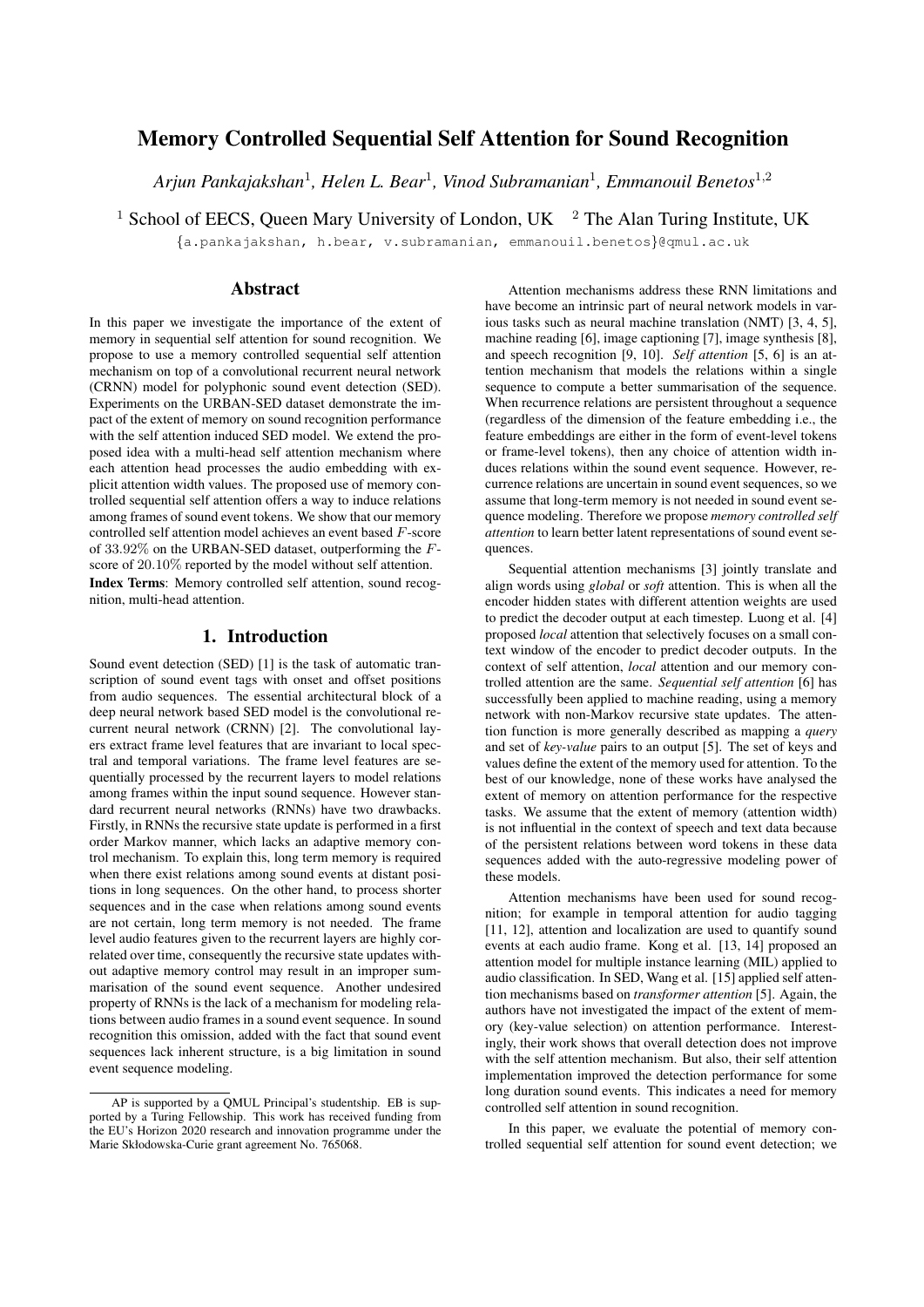also propose a methodology to quantify a range of attention width values to summarise each audio frame embedding using *multi head self attention*. To the best of our knowledge, there has not been work exploring the use of sequential self attention mechanisms for SED. The rest of this paper provides a description of memory controlled self attention, our multi head attention proposal, followed by the experimental details, results and discussion.

## 2. Motivation

By comparing various aspects of sequence modeling of audio signals with sequence modeling in natural language processing (NLP), in this section we aim to show that memory controlled self attention is an appropriate choice for sound event sequence modeling.

- Similar to speech and music signals, sound event sequences belong to the class of structured sequence data; however recurrence relations are uncertain in sound event sequences. This means, it is not prudent to assert relations between consecutive sound events in these sequences. However, there exist temporal relations between audio frames within sound events.
- In speech and text data the relations between phonemes in a word and the relations between consecutive words in a sentence are assured (i.e., recurrence relations are persistent in text data regardless of the dimension of the feature embedding). Hence self attention with any memory width is unambiguous for general NLP applications. The language structure and the semantic relations in text data support this behaviour.
- In speech and text processing, self attention is generally applied on word level embeddings [16, 6, 3, 5]. Contrarily in sound recognition, self attention is applied to frame level embeddings. We claim that the lack of higher level event-based embeddings is the most important constraint in sound event sequence modeling. The frame level features in sound event sequences are highly correlated over time. Thus SED models without adaptive memory controlled self attention may overfit to pseudo relations based on frame level similarity patterns. This reduces the effectiveness of self attention mechanisms and lessens the recognition performance and generalizability of sound recognition models.

## 3. Memory Controlled Self Attention

We implement memory controlled sequential self attention on top of a CRNN model for the task of sound event detection. The architectural details of the CRNN model are described in Section 4.1. The convolutional block maps an audio input sequence of representations  $X = (x_1, x_2, \cdots, x_T)$  to a sequence of feature embeddings  $\mathbf{Z} = (\mathbf{z}_1, \mathbf{z}_2, \cdots, \mathbf{z}_T)$ , where  $\hat{T}$  is the total number of audio frames. Given **Z**, at each time step the recurrent layer generates hidden state representations  $H = (h_1, h_2, \dots, h_T)$ . In this work, we apply the proposed memory controlled self attention layer on H to derive improved hidden state representations  $\tilde{\mathbf{H}} = (\tilde{\mathbf{h}}_1, \tilde{\mathbf{h}}_2, \cdots, \tilde{\mathbf{h}}_T)$  prior to classification.

A self attention function on an input sequence is described as mapping each query vector of the sequence with a set of keyvalue vectors to obtain an output vector that summarises the query vector with respect to the key-value set. The output vector is the weighted sum of the value vectors, where the weight assigned to each value vector is computed by a similarity function of the query vector with the corresponding key vector. Using the general form of the self attention function without memory control, each bottleneck feature vector  $\mathbf{h}_t$  is computed as:

$$
\tilde{\mathbf{h}}_t = \sum_{i=1}^T \alpha_i^t \mathbf{h}_i; t \in \{1, \dots, T\}
$$
 (1)

where  $\alpha_i^t$  is the attention weight value computed using a similarity function as:

$$
\alpha_i^t = softmax(s_i^t) \ns_i^t = score(\mathbf{h}_t, \mathbf{h}_i); i, t \in \{1, ..., T\}
$$
\n(2)

$$
score(\mathbf{h}_t, \mathbf{h}_i) = \begin{cases} \mathbf{v_a}^\top tanh(\mathbf{W_a}[\mathbf{h}_t; \mathbf{h}_i]) & \text{additive/concat } [3] \\ \mathbf{h}_t^\top \mathbf{W_a} \mathbf{h}_i & \text{general } [4] \\ \mathbf{h}_t^\top \mathbf{h}_i & \text{dot } [4] \\ \mathbf{h}_t^\top \mathbf{h}_i / | \mathbf{h}_t || \mathbf{h}_i | & \text{scaled dot } [5] \end{cases} \tag{3}
$$

where  $v_a$ ,  $W_a$  are the weight terms of the score functions and  $\tau$ denotes transposition.

To explain (1), the general form of self attention computes the similarity of each frame level embedding with respect to every other feature embedding in the input sequence. The similarity scores between frame level embeddings of distinct sound event tokens might be high, which results in a wrong summarisation of the input sequence. Also, as sound event tokens in audio sequences typically lack syntactic and semantic relations, long term memory is not required. However relations exist among frame level embeddings within sound event tokens, thus to effectively model these relations we propose *memory controlled self attention* by constraining the self attention function in (1) to a compact neighbourhood relative to each frame level embedding with L being the attention width.

$$
\tilde{\mathbf{h}}_t = \sum_{i=(t-(L/2))}^{t+(L/2)} \alpha_i^t \mathbf{h}_i; t \in \{1, \dots, T\}
$$
 (4)

In terms of *query*, *key*, and *value* representations we have Q  $=$  **h**<sub>t</sub>, and  $\mathbf{K}_L = \mathbf{V}_L = (\mathbf{h}_{t-(L/2)}, \cdots, \mathbf{h}_t, \cdots, \mathbf{h}_{t+(L/2)})$ . The key-value set determines the extent of self attention. Using this we update the general form of memory controlled self attention equivalent to that of (4) as:

$$
Attention(Q, K_{L}, V_{L}) = softmax(QK_{L}^{\top})V_{L}
$$
 (5)

We evaluate the impact of memory controlled self attention on sound recognition performance using the different score functions listed in (3). In preliminary experiments, we achieved the best results using the additive score function. Therefore, the results and observations included in this paper are based on the additive score function.

A limitation of the memory controlled self attention function in (4) is that it uses a fixed attention width value to summarise each frame level embedding independent of the duration of sound events. However it is better to use a small attention width value to the frames that belong to sound events that have short duration and a large attention width value to the frames associated with long duration sound events. Ideally the best memory controlled self attention design would automatically choose appropriate attention width values to summarise each frame level embedding in the input sequence. We therefore propose multi head memory controlled self attention to address this limitation.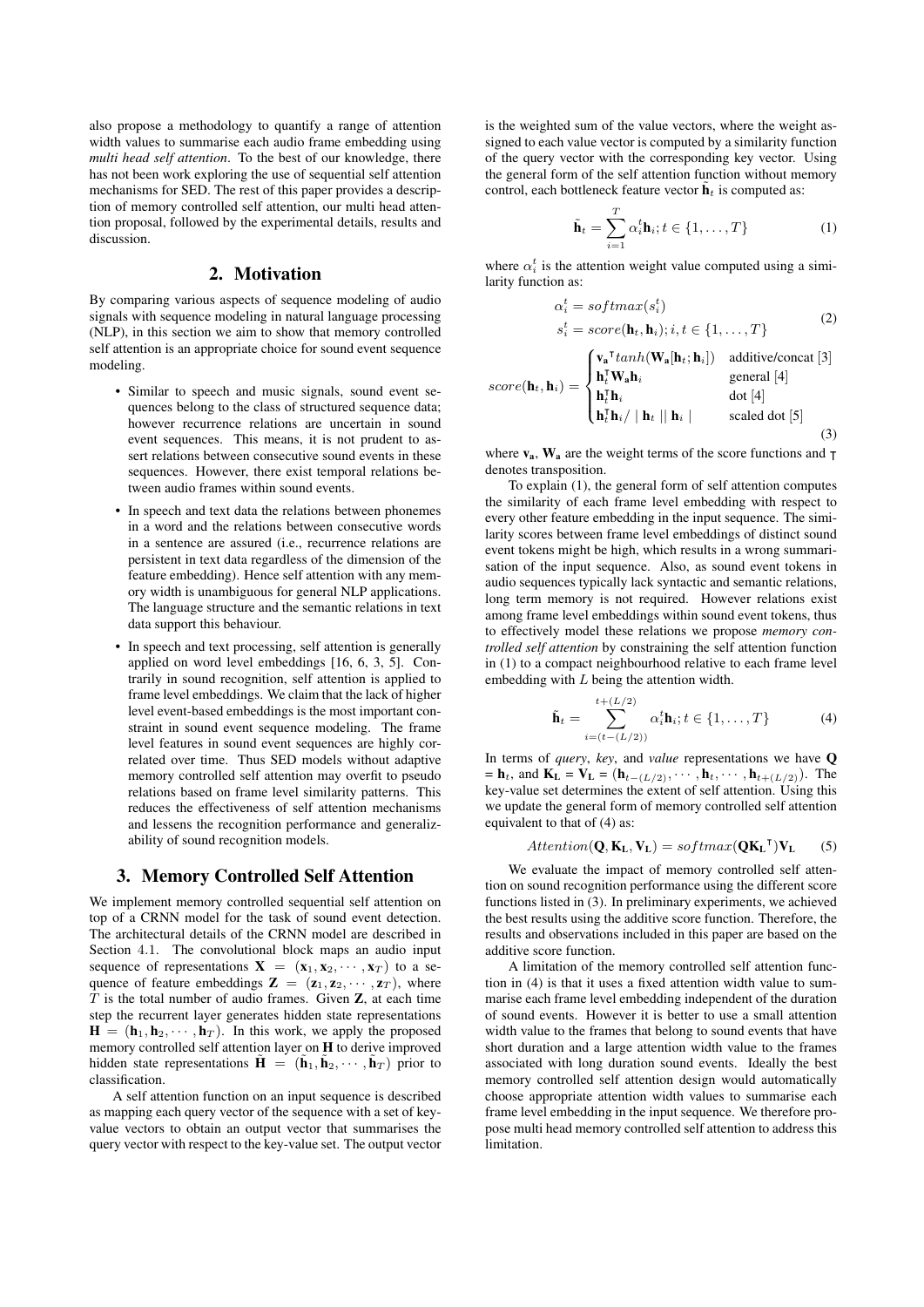

Figure 1: *Block diagram of Multi Head Memory Controlled Self Attention.*

#### 3.1. Multi-Head Self Attention

As an alternative to using a fixed attention width value, we propose to apply the same attention function on each query with different key-value sets. A key-value set with the corresponding attention width value leads to a memory controlled self attention head. The implementation of the multi head memory controlled self attention function is depicted in Fig. 1. The weight of each head is normalised using its corresponding attention width value. The normalised weighted sum of the attention head output values wrap up the final frame level embeddings as:

$$
MultiHead(Q) = Concat(head1,...,headp)Wah
$$
  

$$
headj = Attention(Q, KLj, VLj); j \in \{1,...,p\}
$$
  

$$
Wah = (w1/L1, ..., wp/Lp)
$$
 (6)

where  $p$  is the number of attention heads,  $Concat$  denotes the concatenation of individual attention head vectors,  $W_{ab}$  is the normalised weight vector with  $w_i$ ,  $L_i$  respectively denoting the weight and attention width values for the  $j<sup>th</sup>$  head.

Comparison to transformer multi head attention [5]: Whilst our multi head self attention implementation in (6) is similar to the *Transformer multi head attention* in (7), there are a few critical differences. To the best of our knowledge, there has not been any other work exploring multi head architectures for self attention. Firstly, each of our self attention head has a corresponding key-value set that determines the extent of self attention for that head. Hence, our multi head attention approach implements a soft optimization rule to rank individual attention heads for the best summarisation of the frame level embeddings. *Transformer multi head attention* linearly projects the same key-value set with different learned weights at each attention head:

$$
MultiHead(Q, \mathbf{K}, \mathbf{V}) = Concat(\mathbf{head}_1, \cdots, \mathbf{head}_p) \mathbf{W_0}
$$

$$
\mathbf{head}_j = Attention(Q \mathbf{W}_{Q_j}, \mathbf{K} \mathbf{W}_{Kj}, \mathbf{V} \mathbf{W}_{Vj});
$$

$$
j \in \{1, \dots, p\}
$$

$$
Attention(Q, \mathbf{K}, \mathbf{V}) = softmax(Q \mathbf{K}^{\mathsf{T}} / \sqrt{d_k}) \mathbf{V}
$$
(7)

where  $W_0$ ,  $W_{Q_j}$ ,  $W_{K_j}$ ,  $W_{V_j}$  are the weight matrices and  $d_k$  is the dimension of the key vector. Secondly, our multi head implementation has only a single attention layer with score function weights ( $v_a$  and  $W_a$  in (3)) and attention head weight ( $W_{ab}$ in (6)). *Transformer attention* [5], on the other hand, has separate attention head layers with associated weight matrices as shown in (7). Lastly, we compute attention weights using the



Figure 2: *Architecture of SED model.*

additive score function of (3), whereas in [5] the scaled dot product score function is used. In our multi head approach, for  $L_a > L_b$ , Attention( $\mathbf{Q}, \mathbf{K}_{\mathbf{L}_a}, \mathbf{V}_{\mathbf{L}_a}$ ) is a superset function of  $Attention(Q, K_{Lb}, V_{Lb})$ . This may result in biased attention head weight assignment. To counteract this effect, the attention weight of each head is scaled with the corresponding attention width value.

In this work we empirically choose  $p = 11$  attention heads in the multi head self attention layer. The first attention head employs an attention width of  $L = 2$  to observe the impact of immediate past and immediate future frame level embeddings to summarise the present frame. In the subsequent attention heads we serially increment the attention width value by five frames.

## 4. Experimental Details

We first analyse SED performance with a standard self attention function as in (1). Then we analyse the impact of memory controlled self attention (4) with different attention width values on SED performance. Lastly, we evaluate SED using the multi head memory controlled self attention function in (6).

#### 4.1. Model architecture and Training

We use a similar version of the CRNN model architecture presented in [2] to build our SED model; Fig. 2 details the models architecture. We use a 40 log mel-bands Mel-spectrogram as input representation, extracted using a short-term Fourier transform (STFT) with an FFT window of 2048, a hop length of 882, and a sample rate of 44.1 kHz. The CRNN block has three stacked convolutional layers followed by a single gated recurrent unit (GRU) layer. We use a memory controlled self attention layer on the CRNN block feature embeddings. The SED model has a single time distributed dense layer which is the output layer of the network. The output of the model is a posteriogram matrix with dimensions  $T \times C$ , where T is the number of frames and C is the total number of sound event classes in the dataset. The model predictions are thresholded at 0.5 to obtain binary two-dimensional representations which are used to compute evaluation metrics based on the ground truth labels.

Each convolutional layer activation is batch normalised and regularised with dropout (probability  $= 0.3$ ). The convolutional layer weights have been initialized using random normal distributions with zero mean and 0.05 standard deviation. We train the network for 200 epochs using a binary cross-entropy loss function and the Adam optimizer with a learning rate of 0.001 and a decay of  $10^{-6}$ .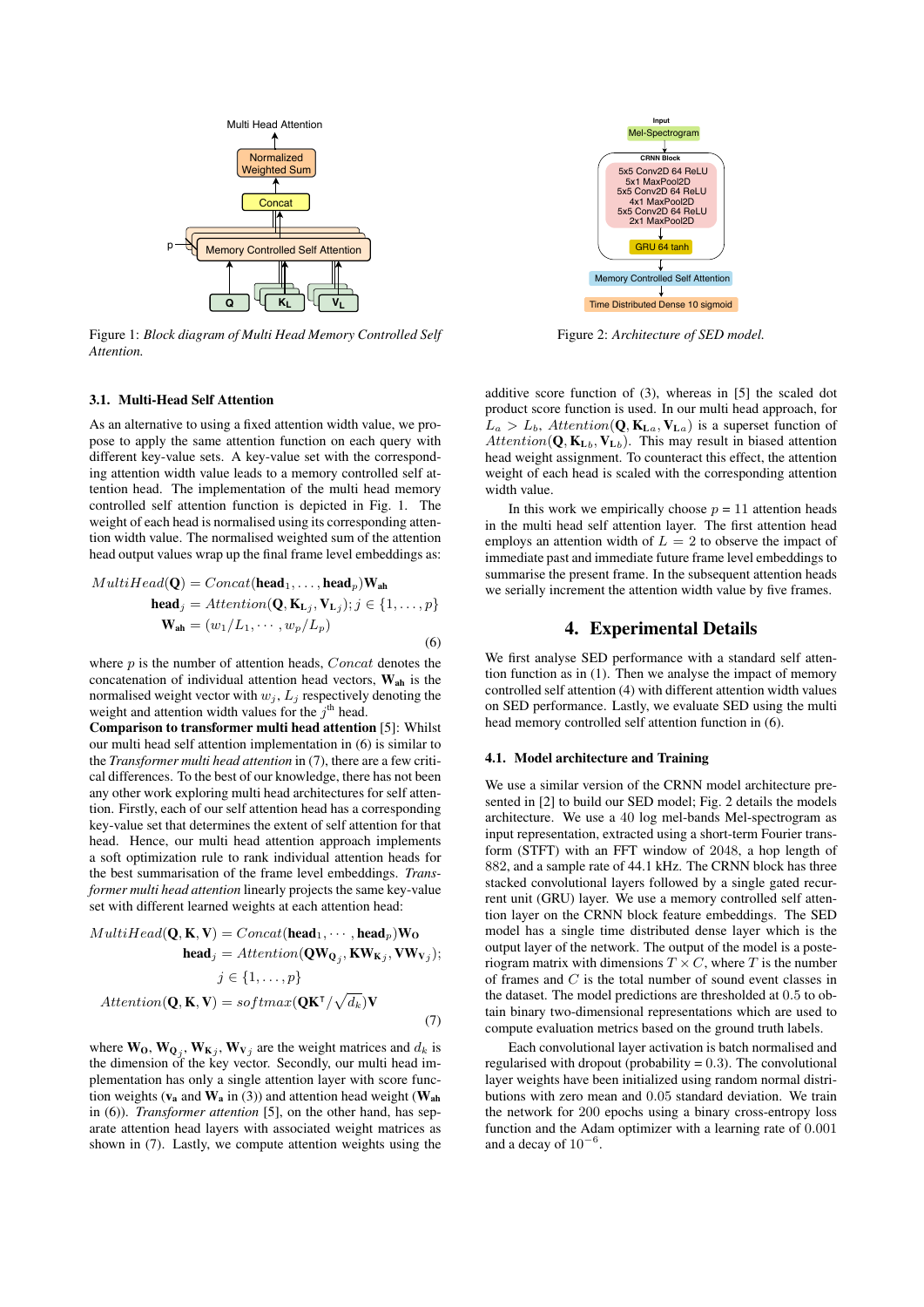#### 4.2. Dataset and Evaluation metrics

We train our model on the URBAN-SED [17] dataset consisting of 10, 000 soundscapes with sound event annotations generated using Scaper [17], an open-source library for soundscape synthesis. All recordings are ten seconds long, 16-bit mono and sampled at 44.1kHz. The annotations are strong, meaning for every sound event the annotations include the onset, offset, and label of the sound event. Each soundscape contains between one to nine sound events from the list {air\_conditioner, car horn, children playing, dog bark, drilling, engine idling, gun\_shot, jackhammer, siren and street\_music} and has a background of Brownian noise. We use the URBAN-SED pre-sorted train, validation, and test sets. Of 10, 000 soundscapes, 6000 are used for training, and 2000 each for validation and test.

We use the  $F$ -score and Error Rate (ER), with  $F$ -score as the primary metric. The evaluation metrics are computed in both segment-wise and event-wise manners using the sed\_eval tool [18]. Segment-based metrics show how well the system correctly detects the temporal regions where a sound event is active; with an event-based metric, the metric shows how well the system detects event instances with correct onset and offset. The evaluation scores are micro-averaged values, computed by aggregating intermediate statistics over all test data; each instance has equal influence on the final metric value. We use a segment length of one second to compute segment metrics. The event-based metrics are calculated with respect to event instances by evaluating only onsets with a time collar of 250ms.

#### 5. Results and Discussion

Table 1 presents the SED results. Here, Baseline is the SED model without self attention. Self Attn is the SED model with self attention and without memory control.  $SelfAttn\_L$  is the SED model with memory controlled self attention using attention width  $L$ .  $MultiHead$  is the SED model with memory controlled multi head self attention.

We see that self attention without memory control has an event-based F-score of 9.78% that is significantly lower than the baseline  $(20.10\%)$  and that the best model  $(33.92\%)$  uses memory controlled self attention with  $L = 50$ . The model with  $L = 100$  has an F-score of 13.66%, which is lower than other memory controlled self attention models. This clearly justifies the need for proper selection of the extent of memory in order to efficiently implement self attention for SED. The inferior performance of the SelfAttn model compared to the Baseline model and the models with memory control is expected and is due to the reasons explained in Section 2. Also, we cannot expect a monotonic model behavior based on the attention width value. The optimum choice of attention width for each audio sample depends on the type of sound events and event durations. The event-based  $F$ -score for the  $MultiHead$  model is  $21.89\%$ compared with the best model value of 33.92%. We suggest that the soft optimization rule based on the weighted sum of individual attention head representations is the main reason for the under-performance of the  $MultiHead$  model.

In Fig. 3, we analyse the class-wise event based F-score. We expected best recognition performance for short sound events like car\_horn, dog\_bark, and gun\_shot with relatively narrow attention width models  $(10 < L < 50)$  and for long duration sound events like *drilling*, engine idling, air\_conditioner, and children\_playing using attention models with larger attention width values ( $50 < L < 200$ ). However for all the sound event classes except  $car\_horn$ , the memory

Table 1: *Sound event detection results.*

|                 | $F1 \ (\%)$    |       | Error rate     |       |
|-----------------|----------------|-------|----------------|-------|
| Model           | <b>Segment</b> | Event | <b>Segment</b> | Event |
| <b>Baseline</b> | 47.45          | 20.10 | 0.74           | 2.21  |
| SelfAttn        | 29.45          | 9.78  | 0.89           | 1.51  |
| SelfAttn 2      | 50.57          | 24.44 | 0.69           | 1.98  |
| SelfAttn 10     | 54.36          | 28.62 | 0.64           | 1.68  |
| SelfAttn_50     | 55.90          | 33.92 | 0.59           | 1.12  |
| SelfAttn_100    | 33.71          | 13.66 | 0.79           | 1.21  |
| MultiHead       | 49.28          | 21.89 | 0.69           | 1.77  |



Figure 3: *Class-wise event based F-score results.*

controlled self attention model with an attention width of 50 frames yields the best recognition performance. As expected, car\_horn being a short event is best recognised with a narrow attention width model  $(L = 10)$ . The duration of sound events in the URBAN-SED [17] dataset is in the range 0.5–4 seconds. For the effective memory controlled self attention implementation the attention width should not be larger than the duration of short sound events in the dataset. We suggest this is the reason why the attention model with  $L = 50$  yields the best results. Also, we assume the same reason along with the soft optimization approach for the less effectiveness of the  $MultiHead$ model. Even though the overall  $F$ -score of the  $MultiHead$ model is close to the Baseline model, the recognition for long duration events (e.g. air conditioner, engine idling) is better with the  $MultiHead$  model. Attention visualizations can be found online<sup>1</sup>.

### 6. Conclusion

In this work, we investigated the importance of the extent of memory on self attention, applied to the task of sound event detection. Memory controlled self attention is an effective approach to model the relations between frame-level tokens within sound events which improves temporally precise sound recognition. An explicit mapping of the extent of attention to the recurrence relations in audio sequences is a future goal. Our multi-head attention methodology for optimally selecting the extent of attention is not very successful in this work; we are inclined to extend our memory controlled  $MultiHead$  model for urban sound tagging using the SONYC [19] dataset that has a wide range of coarse-grained and fine-grained event tags and also for sound recognition using AudioSet [20]. We also see the idea of using memory controlled self attention to define higher level event-based feature embeddings in sound event sequences.

<sup>1</sup>https://github.com/arjunp17/MemoryControlled-MultiheadSelfAtt